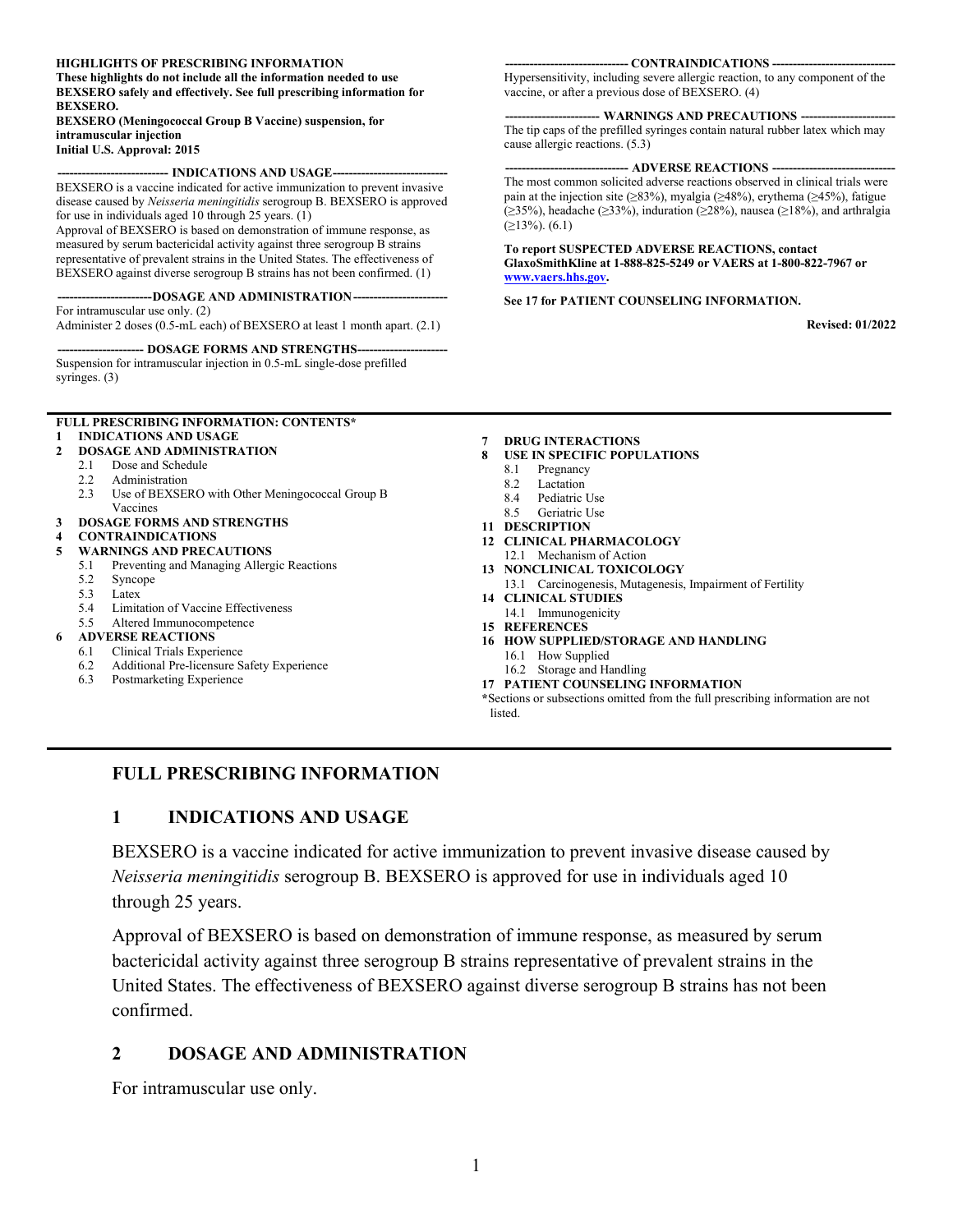# <span id="page-1-0"></span>**2.1 Dose and Schedule**

Administer 2 doses (0.5-mL each) of BEXSERO at least 1 month apart.

# <span id="page-1-1"></span>**2.2 Administration**

Shake the syringe immediately before use to form a homogeneous suspension. Do not use the vaccine if it cannot be resuspended. Parenteral drug products should be inspected visually for particulate matter and discoloration prior to administration, whenever solution and container permit. Do not use if particulate matter or discoloration is found.

Administer BEXSERO as a 0.5-mL intramuscular injection into the deltoid muscle of the upper arm.

# <span id="page-1-2"></span>**2.3 Use of BEXSERO with Other Meningococcal Group B Vaccines**

Sufficient data are not available on the safety and effectiveness of using BEXSERO and other meningococcal group B vaccines interchangeably to complete the vaccination series.

# <span id="page-1-3"></span>**3 DOSAGE FORMS AND STRENGTHS**

<span id="page-1-4"></span>BEXSERO is a suspension for intramuscular injection in 0.5-mL single-dose prefilled syringes.

# **4 CONTRAINDICATIONS**

Hypersensitivity, including severe allergic reaction, to any component of the vaccine, or after a previous dose of BEXSERO *[see Description (11)]*.

# <span id="page-1-5"></span>**5 WARNINGS AND PRECAUTIONS**

# <span id="page-1-6"></span>**5.1 Preventing and Managing Allergic Reactions**

Appropriate observation and medical treatment should always be readily available in case of an anaphylactic reaction following the administration of the vaccine.

# <span id="page-1-7"></span>**5.2 Syncope**

Syncope (fainting) can occur in association with administration of BEXSERO. Ensure procedures are in place to avoid injury from falling associated with syncope.

# <span id="page-1-8"></span>**5.3 Latex**

The tip caps of the prefilled syringes contain natural rubber latex which may cause allergic reactions.

# <span id="page-1-9"></span>**5.4 Limitation of Vaccine Effectiveness**

BEXSERO may not protect all vaccine recipients. BEXSERO may not provide protection against all meningococcal serogroup B strains *[see Clinical Pharmacology (12.1)].*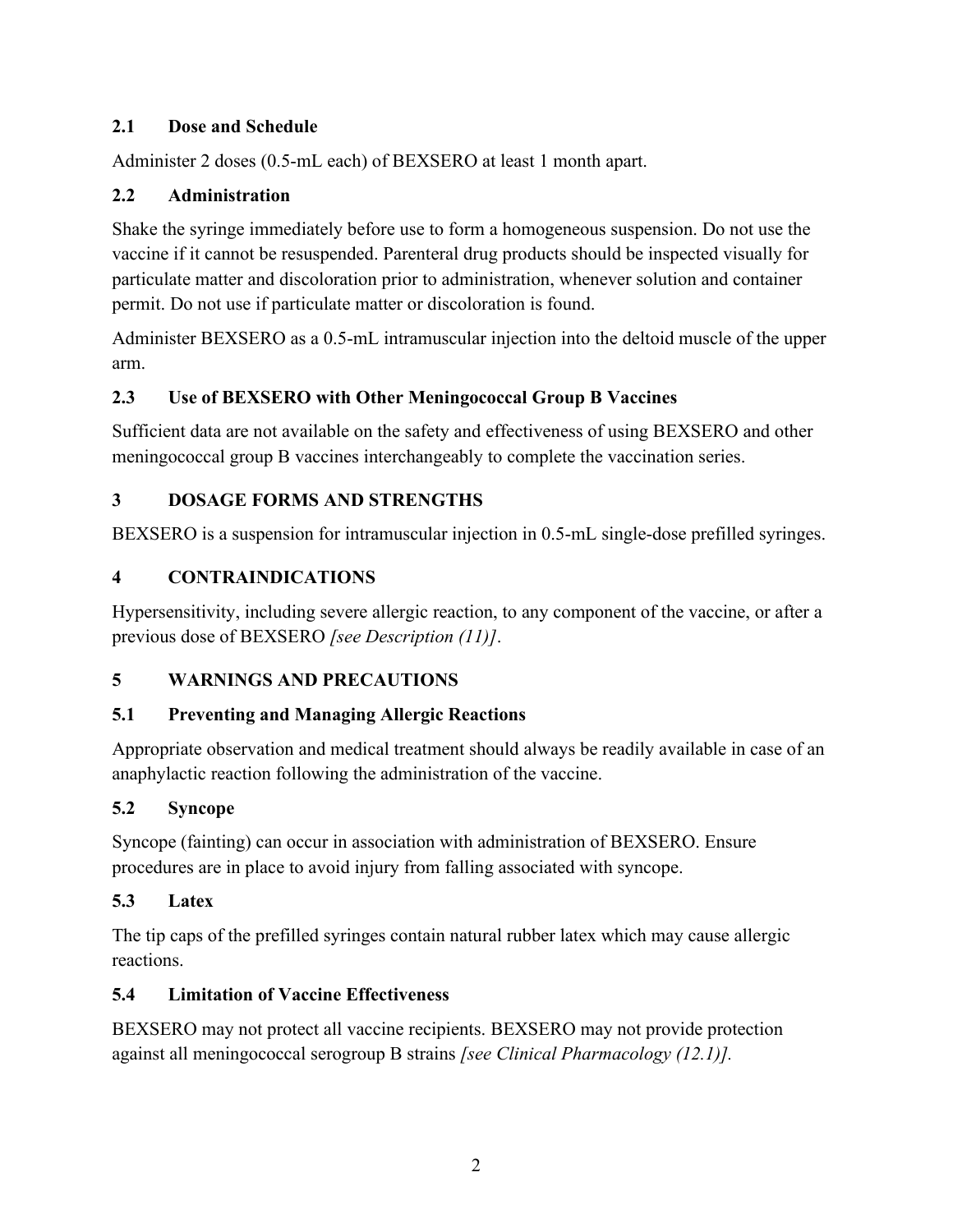# <span id="page-2-0"></span>**5.5 Altered Immunocompetence**

Some individuals with altered immunocompetence may have reduced immune responses to BEXSERO.

## Complement Deficiency

Persons with certain complement deficiencies and persons receiving treatment that inhibits terminal complement activation (for example, eculizumab) are at increased risk for invasive disease caused by *N. meningitidis* serogroup B even if they develop antibodies following vaccination with BEXSERO. *[See Clinical Pharmacology (12.1).]*

# <span id="page-2-1"></span>**6 ADVERSE REACTIONS**

The most common solicited adverse reactions observed in clinical trials were pain at the injection site ( $\geq$ 83%), myalgia ( $\geq$ 48%), erythema ( $\geq$ 45%), fatigue ( $\geq$ 35%), headache ( $\geq$ 33%), induration (≥28%), nausea (≥18%), and arthralgia (≥13%).

# <span id="page-2-2"></span>**6.1 Clinical Trials Experience**

Because clinical trials are conducted under widely varying conditions, adverse reaction rates observed in the clinical trials of a vaccine cannot be directly compared with rates in the clinical trials of another vaccine and may not reflect the rates observed in practice.

In 4 clinical trials, 3,058 individuals aged 10 through 25 years received at least one dose of BEXSERO, 1,436 participants received only BEXSERO, 2,089 received only placebo or a control vaccine, and 1,622 participants received a mixed regimen (placebo or control vaccine and BEXSERO).

In a randomized controlled study<sup>1</sup> conducted in U.S. and Poland, 120 participants aged 10 through 25 years received at least 1 dose of BEXSERO, including 112 participants who received 2 doses of BEXSERO 2 months apart; 97 participants received saline placebo followed by MENVEO [Meningococcal (Groups A, C, Y, and W-135) Oligosaccharide Diphtheria CRM<sub>197</sub> Conjugate Vaccine]. Across groups, median age was 13 years, males comprised 49%, and 60% were white, 34% were Hispanic, 4% were black, <1% were Asian, and 2% were other.

In a second randomized controlled study<sup>2</sup> conducted in Chile, all subjects ( $N = 1.622$ ) aged 11 through 17 years received at least 1 dose of BEXSERO. This study included a subset of 810 subjects who received 2 doses of BEXSERO 1 or 2 months apart. A control group of 128 subjects received at least 1 dose of placebo containing aluminum hydroxide. A subgroup of 128 subjects received 2 doses of BEXSERO 6 months apart. In this study, median age was 14 years, males comprised 44%, and 99% were Hispanic.

In a third randomized controlled study<sup>3</sup> conducted in the United Kingdom (U.K.), 974 university students aged 18 through 24 years received at least 1 dose of BEXSERO, including 932 subjects who received 2 doses of BEXSERO 1 month apart. Comparator groups received 1 dose of MENVEO followed by 1 dose of placebo containing aluminum hydroxide ( $n = 956$ ) or 2 doses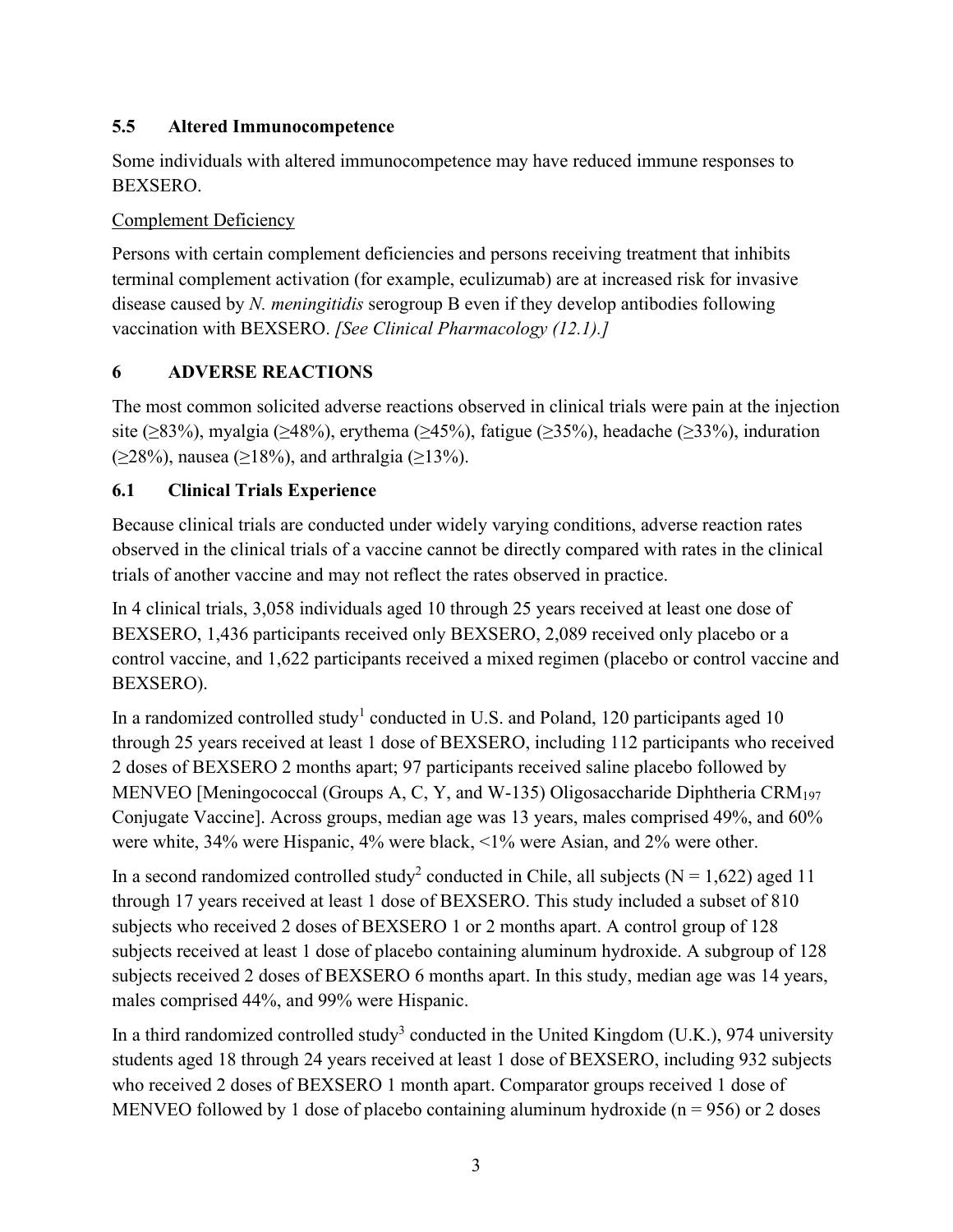of IXIARO (Japanese Encephalitis Vaccine, Inactivated, Adsorbed) (n = 947). Across groups, median age was 20 years, males comprised 46%, and 88% were white, 5% were Asian, 2% were black, <1% were Hispanic, and 4% were other.

In an uncontrolled study<sup>4</sup> conducted in Canada and Australia,  $342$  participants aged 11 through 17 years received at least 1 dose of BEXSERO, including 338 participants who received 2 doses of BEXSERO 1 month apart. The median age was 13 years, males comprised 55%, and 80% were white, 10% were Asian, 4% were Native American/Alaskan, and 4% were other.

Local and systemic reactogenicity data were solicited from all participants in the studies conducted in Chile, U.S./Poland, Canada/Australia, and in a subset of participants in the U.K. study. Reports of unsolicited adverse events occurring within the first 7 days after each vaccination were collected in all studies. In the U.S./Poland study, reports of unsolicited adverse events were collected up to 1 month after the second vaccination.

Reports of all serious adverse events, medically attended adverse events, and adverse events leading to premature withdrawal were collected throughout the study period for the studies conducted in Chile (12 months), U.K. (12 months), U.S./Poland (8 months), and Canada/Australia (2 months).

### Solicited Adverse Reactions

The reported rates of local and systemic reactions among participants aged 10 through 25 years following each dose of BEXSERO administered 2 months apart or control in the U.S./Polish study<sup>1</sup> are presented in Table 1.

| Table 1. Percentage of U.S. and Polish Participants Aged 10 through 25 Years Reporting |
|----------------------------------------------------------------------------------------|
| Solicited Local and Systemic Adverse Reactions within 7 Days after BEXSERO or Control, |
| by Dose                                                                                |

|                                       |          | Dose 1          |                            | Dose 2 <sup>b</sup> |               |
|---------------------------------------|----------|-----------------|----------------------------|---------------------|---------------|
|                                       |          | <b>BEXSERO</b>  | <b>Placebo</b><br>(Saline) | <b>BEXSERO</b>      | <b>MENVEO</b> |
| <b>Solicited Reaction<sup>a</sup></b> |          | $n = 110 - 114$ | $n = 94-96$                | $n = 107 - 109$     | $n = 90-92$   |
| <b>Local Adverse Reactions</b>        |          |                 |                            |                     |               |
| Pain                                  | Any      | 90              | 27                         | 83                  | 43            |
|                                       | Mild     | 27              | 20                         | 18                  | 26            |
|                                       | Moderate | 44              |                            | 37                  | 9             |
|                                       | Severe   | 20              |                            | 29                  | 8             |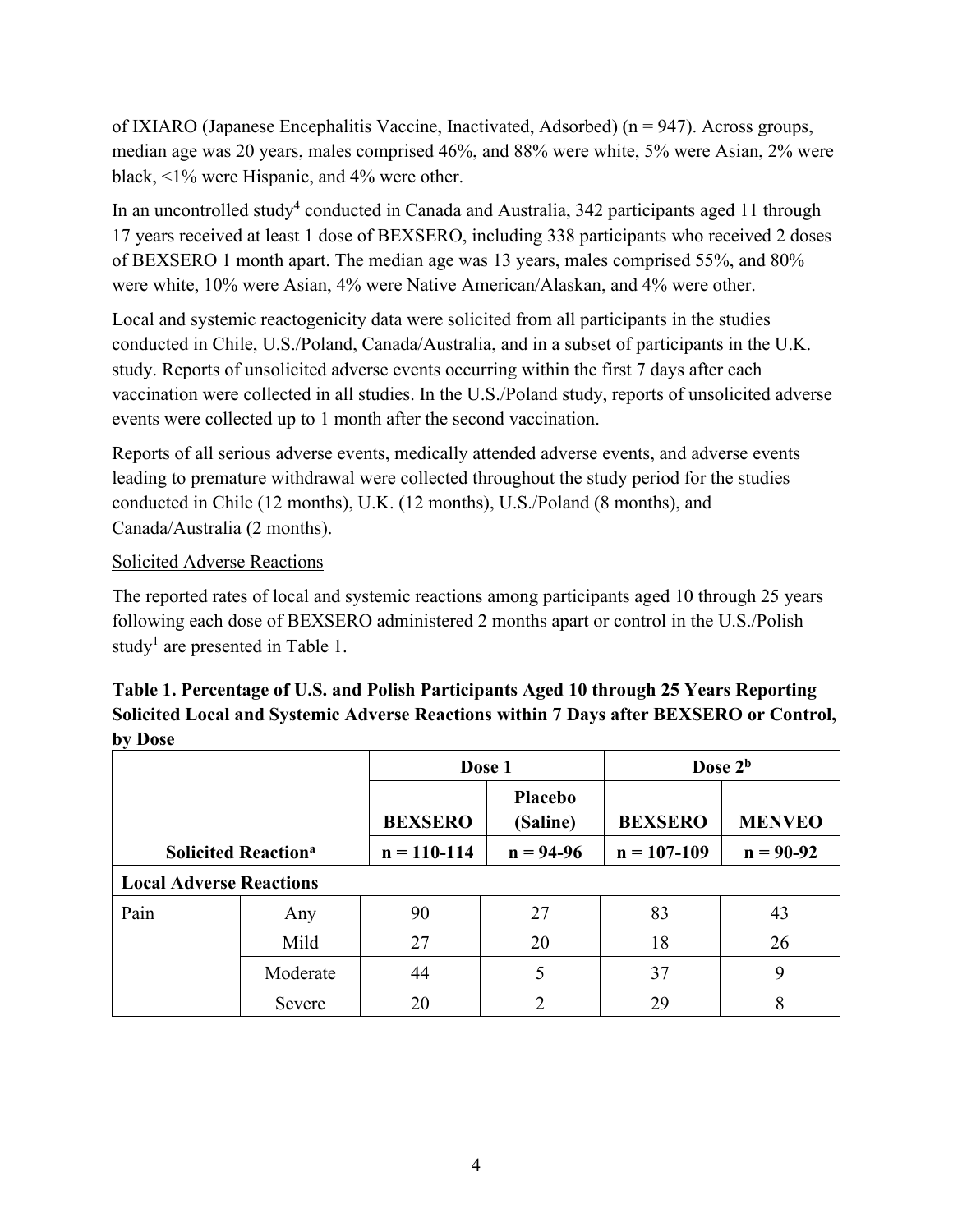| Erythema                          | Any          | 50               | 13               | 45               | 26               |
|-----------------------------------|--------------|------------------|------------------|------------------|------------------|
|                                   | $1-25$ mm    | 41               | 11               | 36               | 13               |
|                                   | $>25-50$ mm  | 6                | $\mathbf{1}$     | 5                | 6                |
|                                   | $>50-100$ mm | 3                | $\boldsymbol{0}$ | 5                | $\overline{4}$   |
|                                   | $>100$ mm    | $\boldsymbol{0}$ | $\boldsymbol{0}$ | $\boldsymbol{0}$ | $\overline{2}$   |
| Induration                        | Any          | 32               | 10               | 28               | 23               |
|                                   | $1-25$ mm    | 24               | 9                | 22               | 16               |
|                                   | $>25-50$ mm  | $\tau$           | $\boldsymbol{0}$ | $\overline{4}$   | $\boldsymbol{0}$ |
|                                   | $>50-100$ mm | $\mathbf{1}$     | $\mathbf{1}$     | $\overline{2}$   | $\overline{4}$   |
|                                   | $>100$ mm    | $\boldsymbol{0}$ | $\boldsymbol{0}$ | $\boldsymbol{0}$ | $\overline{2}$   |
| <b>Systemic Adverse Reactions</b> |              |                  |                  |                  |                  |
| Fatigue                           | Any          | 37               | 22               | 35               | 20               |
|                                   | Mild         | 19               | 17               | 18               | 11               |
|                                   | Moderate     | 14               | 5                | 10               | $\tau$           |
|                                   | Severe       | $\overline{4}$   | $\boldsymbol{0}$ | 6                | $\overline{2}$   |
| Nausea                            | Any          | 19               | $\overline{4}$   | 18               | $\overline{4}$   |
|                                   | Mild         | 12               | $\overline{3}$   | 10               | $\mathfrak{Z}$   |
|                                   | Moderate     | $\overline{4}$   | $\mathbf{1}$     | 5                | $\mathbf{1}$     |
|                                   | Severe       | $\overline{4}$   | $\boldsymbol{0}$ | $\overline{4}$   | $\boldsymbol{0}$ |
| Myalgia                           | Any          | 49               | 26               | 48               | 25               |
|                                   | Mild         | 21               | 20               | 16               | 14               |
|                                   | Moderate     | 16               | 5                | 19               | $\boldsymbol{7}$ |
|                                   | Severe       | 12               | $\mathbf{1}$     | 13               | $\overline{4}$   |
| Arthralgia                        | Any          | 13               | $\overline{4}$   | 16               | $\overline{4}$   |
|                                   | Mild         | 9                | $\overline{3}$   | $8\,$            | $\overline{2}$   |
|                                   | Moderate     | $\overline{3}$   | $\mathbf{1}$     | 6                | $\overline{2}$   |
|                                   | Severe       | $\overline{2}$   | $\boldsymbol{0}$ | $\overline{2}$   | $\boldsymbol{0}$ |
| Headache                          | Any          | 33               | 20               | 34               | 23               |
|                                   | Mild         | 19               | 15               | 21               | $8\,$            |
|                                   | Moderate     | 9                | $\overline{4}$   | 6                | 12               |
|                                   | Severe       | $\overline{4}$   | $\mathbf{1}$     | 6                | $\mathfrak{Z}$   |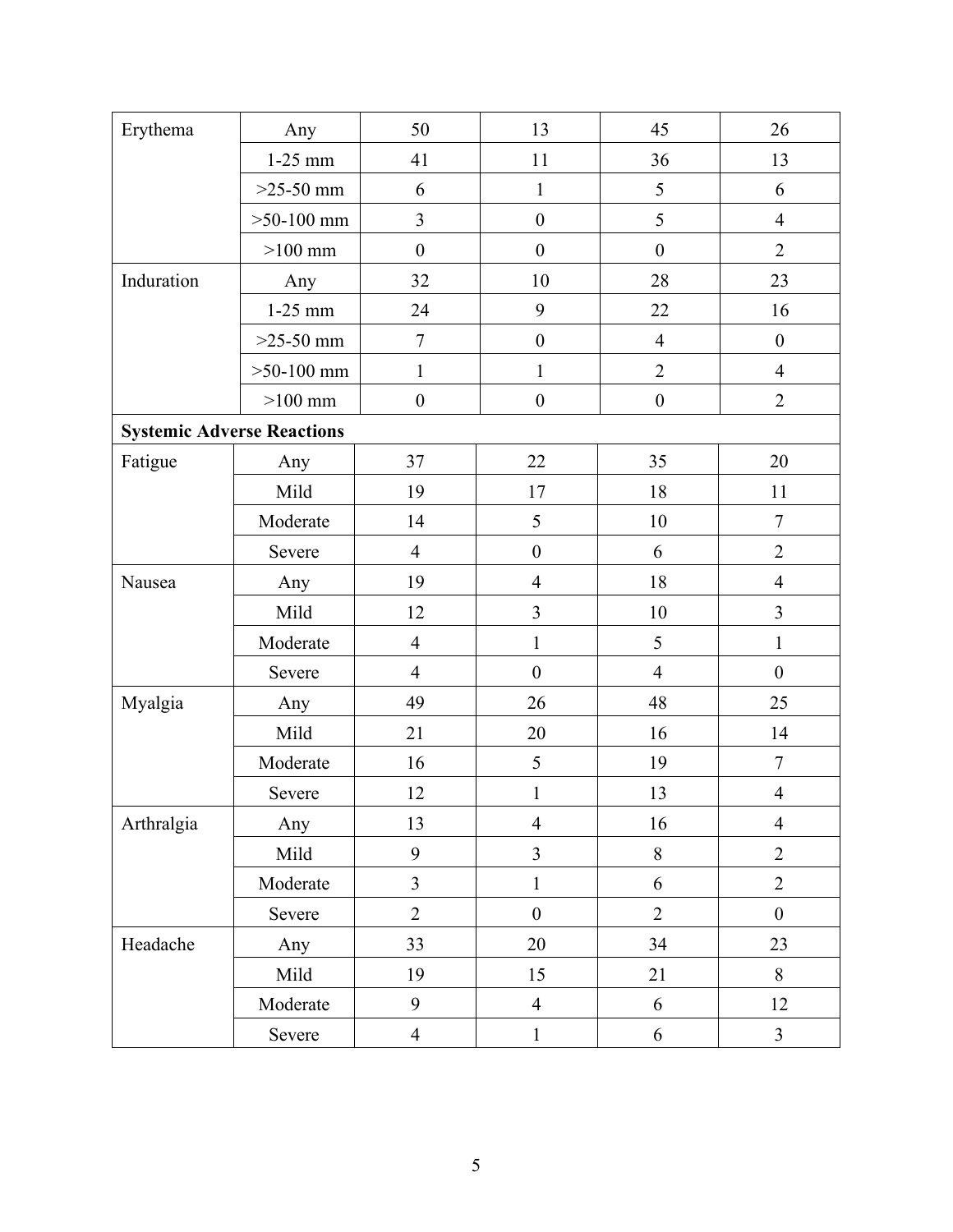| Fever | $\geq$ 38°C      |  |  |
|-------|------------------|--|--|
|       | $38.0 - 38.9$ °C |  |  |
|       | $39.0 - 39.9$ °C |  |  |
|       | $\geq$ 40°C      |  |  |

Clinicaltrials.gov Identifier NCT01272180.

<sup>a</sup> Erythema and induration: Any  $(≥1$  mm). Pain and systemic reactions: Mild (transient with no limitation in normal daily activity); Moderate (some limitation in normal daily activity); Severe (unable to perform normal daily activity).

<sup>b</sup> Administered 2 months after Dose 1.

Solicited adverse reaction rates were similar among participants aged 11 through 24 years who received BEXSERO in the other 3 clinical studies,  $2,3,4$  except for severe myalgia which was reported by 3% to 7% of subjects. Severe pain was reported by 8% of university students in the  $U.K.^3$ 

# **Non-serious Adverse Reactions**

In the 3 controlled studies<sup>1,2,3</sup> (BEXSERO n = 2,221, control n = 2,204), non-serious unsolicited adverse events that occurred within 7 days of any dose were reported by 439 (20%) participants receiving BEXSERO and 197 (9%) control recipients. Unsolicited adverse reactions that were reported among at least 2% of participants and were more frequently reported in participants receiving BEXSERO than in control recipients were injection site pain, headache, injection site induration unresolved within 7 days, and nasopharyngitis.

### **Serious Adverse Events**

Overall, in clinical studies, among 3,058 participants aged 10 through 25 years who received at least 1 dose of BEXSERO, 66 (2.1%) participants reported serious adverse events at any time during the study. In the 3 controlled studies<sup>1,2,3</sup> (BEXSERO n = 2,716, control n = 2,078), serious adverse events within 30 days after any dose were reported in 23 (0.8%) participants receiving BEXSERO and 10 (0.5%) control recipients.

# <span id="page-5-0"></span>**6.2 Additional Pre-licensure Safety Experience**

In response to outbreaks of serogroup B meningococcal disease at 2 universities in the U.S., BEXSERO was administered as a 2-dose series at least 1 month apart. Information on serious adverse events was collected for a period of 30 days after each dose from 15,351 individuals aged 16 through 65 years who received at least 1 dose. Overall, 50 individuals (0.3%) reported serious adverse events, including one reaction considered related to vaccination, a case of anaphylaxis within 30 minutes following vaccination.

# <span id="page-5-1"></span>**6.3 Postmarketing Experience**

The following adverse reactions have been identified during postapproval use of BEXSERO. Because these reactions are reported voluntarily from a population of uncertain size, it is not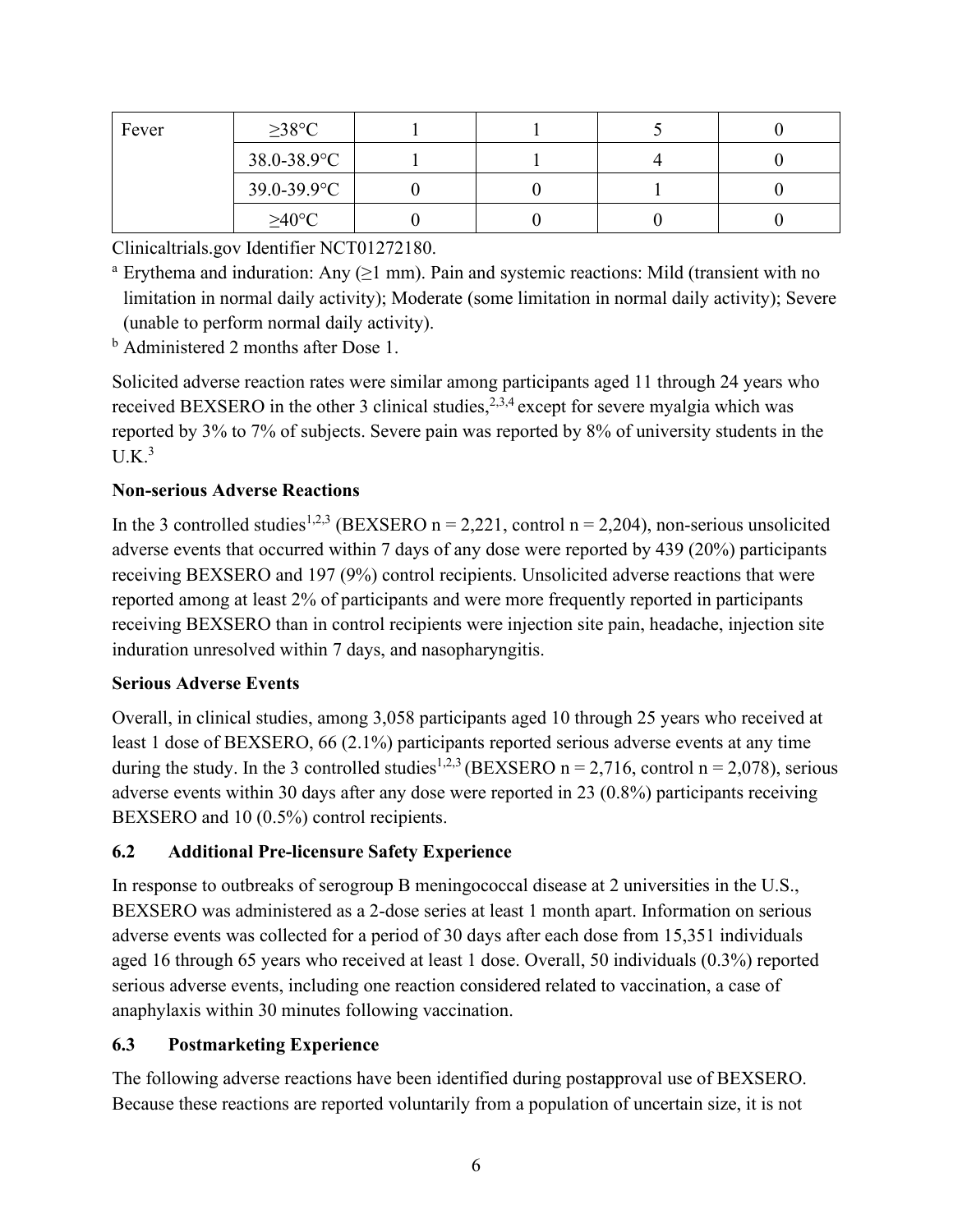always possible to reliably estimate their frequency or establish a causal relationship to the vaccine.

Blood and Lymphatic System Disorders

Lymphadenopathy.

General Disorders and Administration Site Conditions

Injection site reactions (including extensive swelling of the vaccinated limb, blisters at or around the injection site, and injection site nodule which may persist for more than 1 month).

### Immune System Disorders

Allergic reactions (including anaphylactic reactions), rash, eye swelling.

Nervous System Disorders

<span id="page-6-0"></span>Syncope, vasovagal responses to injection.

# **7 DRUG INTERACTIONS**

Sufficient data are not available to establish the safety and immunogenicity of concomitant administration of BEXSERO with recommended adolescent vaccines.

# <span id="page-6-1"></span>**8 USE IN SPECIFIC POPULATIONS**

### <span id="page-6-2"></span>**8.1 Pregnancy**

### Risk Summary

All pregnancies have a risk of birth defect, loss, or other adverse outcomes. In the U.S. general population, the estimated background risk of major birth defects and miscarriage in clinically recognized pregnancies is 2% to 4% and 15% to 20%, respectively.

There are no adequate and well-controlled studies of BEXSERO in pregnant women in the U.S. Available human data on BEXSERO administered to pregnant women are insufficient to inform vaccine-associated risks in pregnancy.

A developmental toxicity study was performed in female rabbits administered BEXSERO prior to mating and during gestation. The dose was 0.5 mL at each occasion (a single human dose is 0.5 mL). This study revealed no adverse effects on fetal or pre-weaning development due to BEXSERO *(see Data)*.

### Data

*Animal Data:* In a developmental toxicity study, female rabbits were administered BEXSERO by intramuscular injection on Days 29, 15, and 1 prior to mating and on Gestation Days 7 and 20. The total dose was 0.5 mL at each occasion (a single human dose is 0.5 mL). No adverse effects on pre-weaning development up to Postnatal Day 29 were observed. There were no fetal malformations or variations observed.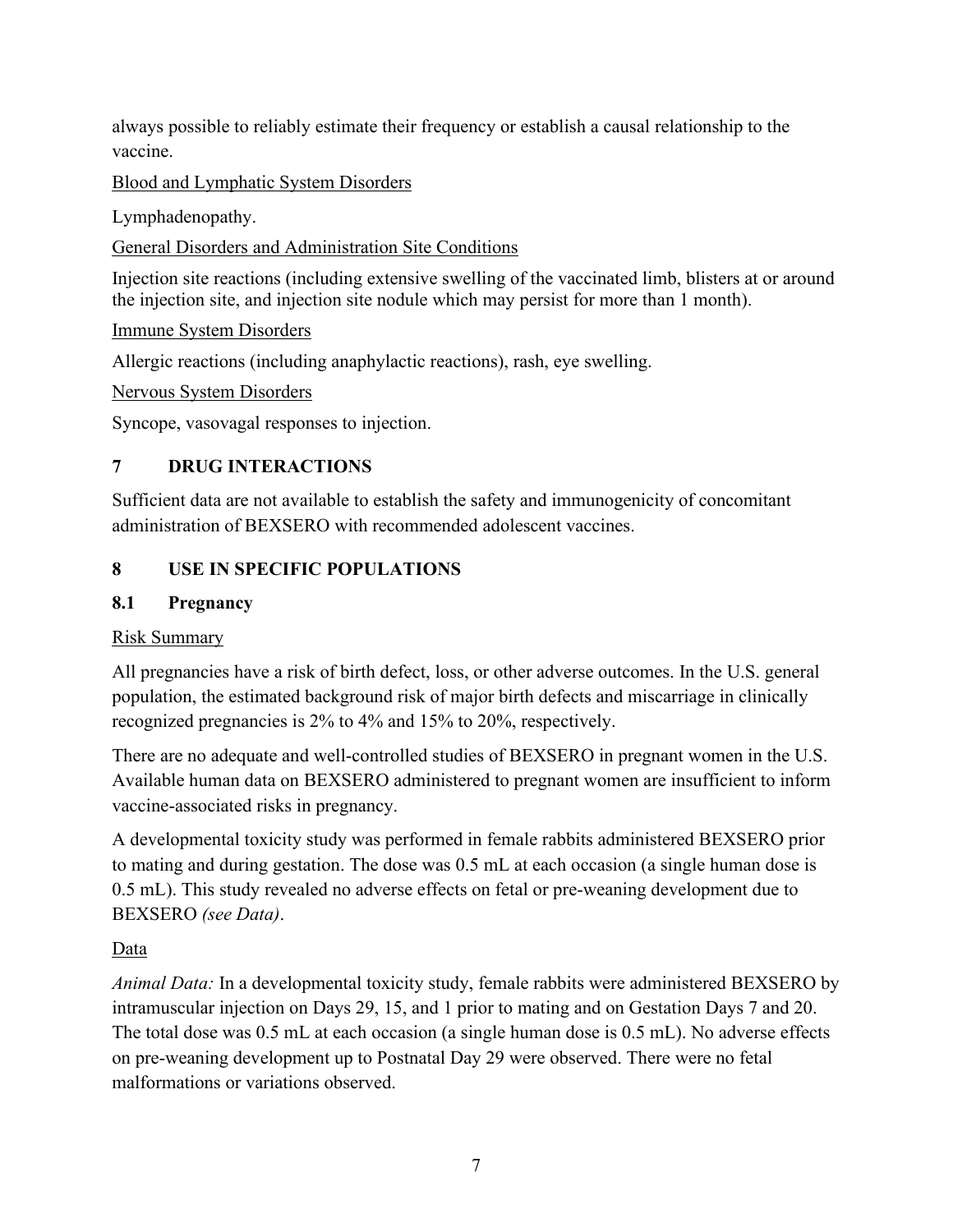# <span id="page-7-0"></span>**8.2 Lactation**

### Risk Summary

It is not known whether the vaccine components of BEXSERO are excreted in human milk. Available data are not sufficient to assess the effects of BEXSERO on the breastfed infant or on milk production/excretion. The developmental and health benefits of breastfeeding should be considered along with the mother's clinical need for BEXSERO and any potential adverse effects on the breastfed child from BEXSERO or from the underlying maternal condition. For preventive vaccines, the underlying maternal condition is susceptibility to disease prevented by the vaccine.

# <span id="page-7-1"></span>**8.4 Pediatric Use**

Safety and effectiveness of BEXSERO have not been established in children younger than 10 years.

# <span id="page-7-2"></span>**8.5 Geriatric Use**

<span id="page-7-3"></span>Safety and effectiveness of BEXSERO have not been established in adults older than 65 years.

# **11 DESCRIPTION**

BEXSERO (Meningococcal Group B Vaccine) is a sterile, white, opalescent, suspension for intramuscular injection. Each 0.5-mL dose of BEXSERO is formulated to contain 50 micrograms each of recombinant proteins Neisserial adhesin A (NadA), Neisserial Heparin Binding Antigen (NHBA), and factor H binding protein (fHbp), 25 micrograms of Outer Membrane Vesicles (OMV), 1.5 mg aluminum hydroxide (0.519 mg of  $Al^{3+}$ ), 3.125 mg sodium chloride, 0.776 mg histidine, and 10 mg sucrose at pH  $6.4 - 6.7$ .

The NadA component is a fragment of the full-length protein derived from *N. meningitidis* strain 2996 (peptide 8 variant  $2/3$ )<sup>5</sup>. The NHBA component is a recombinant fusion protein comprised of NHBA (peptide 2)<sup>5</sup> and accessory protein 953 derived from *N. meningitidis* strains NZ98/254 and 2996, respectively. The fHbp component is a recombinant fusion protein comprised of fHbp (variant 1.1)5 and the accessory protein 936 derived from *N. meningitidis* strains MC58 and 2996, respectively. These 3 recombinant proteins are individually produced in *Escherichia coli* and purified through a series of column chromatography steps. The OMV antigenic component is produced by fermentation of *N. meningitidis* strain NZ98/254 (expressing outer membrane protein PorA serosubtype P1.4)<sup>6</sup>, followed by inactivation of the bacteria by deoxycholate, which also mediates vesicle formation. The antigens are adsorbed onto aluminum hydroxide.

Each dose contains less than 0.01 micrograms kanamycin (by calculation).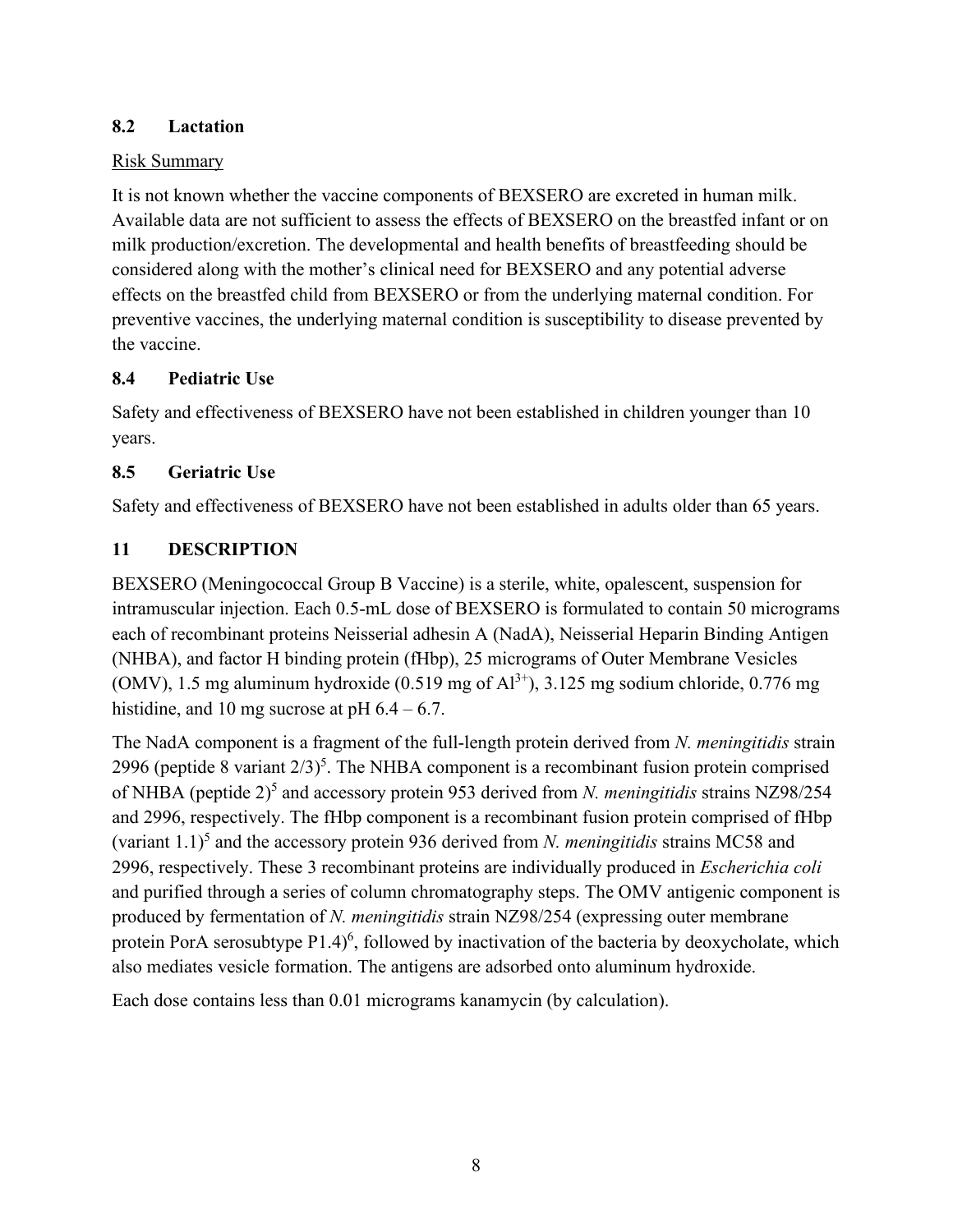# <span id="page-8-0"></span>**12 CLINICAL PHARMACOLOGY**

### <span id="page-8-1"></span>**12.1 Mechanism of Action**

Protection against invasive meningococcal disease is conferred mainly by complement-mediated antibody-dependent killing of *N. meningitidis*. The effectiveness of BEXSERO was assessed by measuring serum bactericidal activity using human complement (hSBA).

NHBA, NadA, fHbp, and PorA are proteins found on the surface of meningococci and contribute to the ability of the bacterium to cause disease. Vaccination with BEXSERO leads to the production of antibodies directed against NHBA, NadA, fHbp, and PorA P1.4 (present in OMV). The susceptibility of serogroup B meningococci to complement-mediated antibody-dependent killing following vaccination with BEXSERO is dependent on both the antigenic similarity of the bacterial and vaccine antigens, as well as the amount of antigen expressed on the surface of the invading meningococci.

# <span id="page-8-2"></span>**13 NONCLINICAL TOXICOLOGY**

# <span id="page-8-3"></span>**13.1 Carcinogenesis, Mutagenesis, Impairment of Fertility**

BEXSERO has not been evaluated for carcinogenic or mutagenic potential or impairment of male fertility in animals. Vaccination of female rabbits with BEXSERO had no effect on fertility. *[See Use in Specific Populations (8.1).]*

# <span id="page-8-4"></span>**14 CLINICAL STUDIES**

The immunogenicity of BEXSERO following 2 doses was evaluated in individuals aged 11 through 24 years. Serum bactericidal antibodies were measured with hSBA assays using 3 strains selected to measure responses to one of 3 vaccine antigens, either fHbp, NadA, or PorA P1.4, prevalent among strains in the U.S. A suitable strain for assessing bactericidal activity of NHBAspecific antibodies was not available. Studies assessed the proportion of subjects who achieved a 4-fold or greater increase in hSBA titer for each of the 3 strains, and the proportion of subjects with a titer greater than or equal to the lower limit of quantitation (LLOQ) of the assay for all 3 strains (composite response). The LLOQ was defined as the lowest amount of the antibody in a sample that can be reliably quantified. Available data showed that baseline antibody titers across populations vary.

### <span id="page-8-5"></span>**14.1 Immunogenicity**

In a clinical trial conducted in Canada and Australia, adolescents aged 11 through 17 years received 2 doses of BEXSERO 1 month apart. The hSBA responses 1 month after the second dose are shown in Table 2.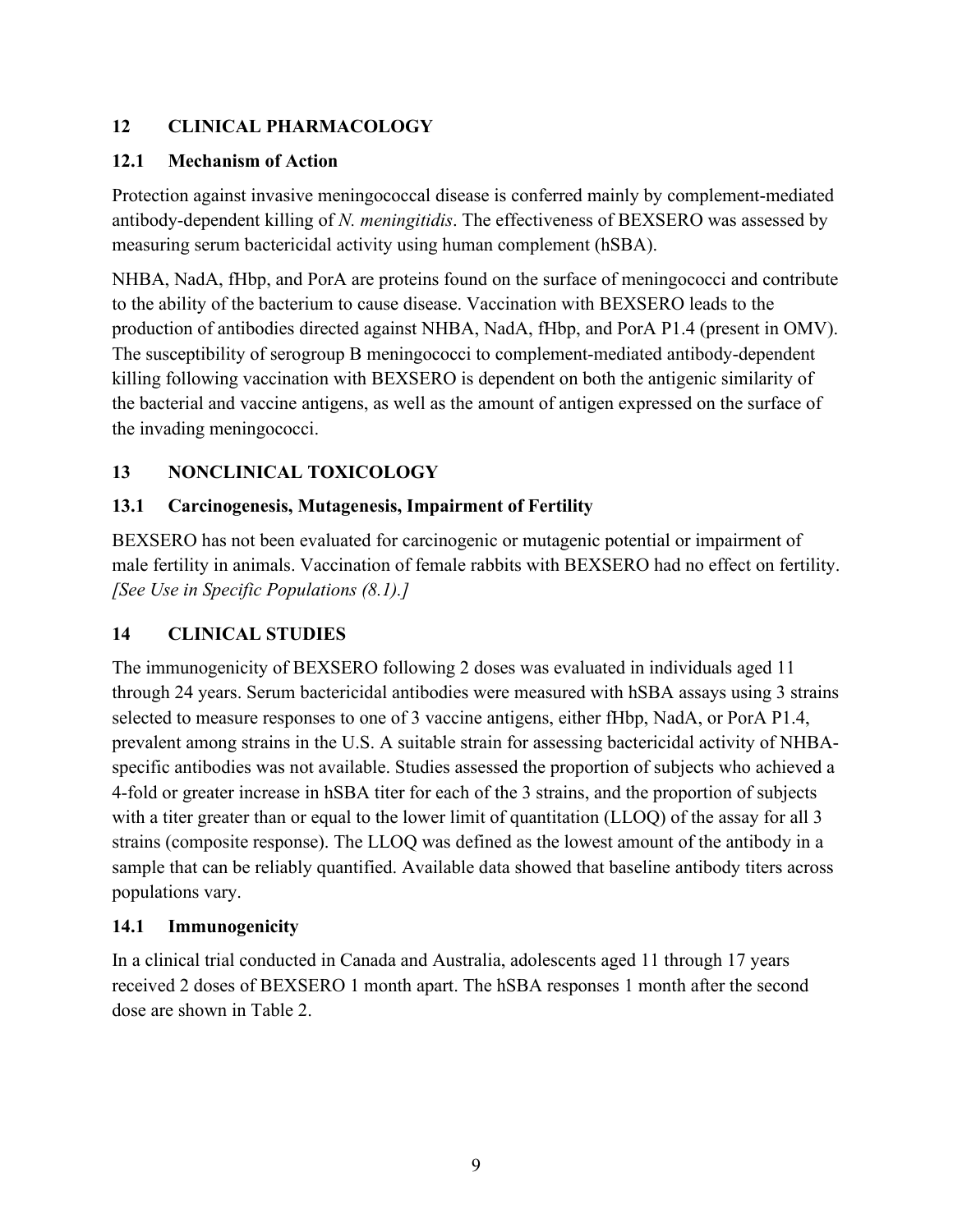| $\geq$ 4-Fold hSBA Response 1 Month Post Dose $2^{b,c}$ |     |               |         |  |
|---------------------------------------------------------|-----|---------------|---------|--|
| <b>Strain (Antigen)</b>                                 | n   | $\frac{6}{6}$ | 95% CI  |  |
| H44/76 (fHbp)                                           | 298 | 98            | 95, 99  |  |
| 5/99 (NadA)                                             | 299 | 99            | 98, 100 |  |
| NZ98/254 (PorA P1.4)                                    | 298 | 39            | 33, 44  |  |
| Composite hSBA Response <sup>c,d</sup>                  |     |               |         |  |
| <b>Time Point</b>                                       | n   | $\frac{6}{6}$ | 95% CI  |  |
| Baseline (pre-vaccination)                              | 299 |               |         |  |
| 1 Month Post Dose 2                                     | 298 | 63            | 57, 68  |  |

**Table 2. Bactericidal Antibody Response Rates following 2 Doses of BEXSERO Administered 1 Month Apart to Canadian and Australian Adolescentsa**

NCT 01423084.

Abbreviations:  $CI =$ Confidence interval;  $hSBA =$ Serum bactericidal activity measured using human complement; LLOQ = Lower limit of quantitation.

<sup>a</sup> Evaluable Immunogenicity Population (aged 11 through 17 years).

 $b \geq 4$ -fold hSBA response is defined as: a post-vaccination hSBA  $\geq 1:16$  for participants with prevaccination hSBA <1:4, a post-vaccination titer at least 4-fold the LLOQ for participants with pre-vaccination hSBA  $\geq$ 1:4 but < LLOQ, and a post-vaccination 4-fold rise for participants with pre-vaccination hSBA ≥LLOQ.

 $c$  LLOQ = 1:16 for H44/76; 1:16 for 5/99; 1:8 for NZ98/254.

<sup>d</sup> Composite hSBA Response means hSBA ≥LLOQ for all 3 indicator Meningococcal B strains.

In a randomized, controlled clinical trial conducted in the U.K. among university students aged 18 through 24 years, hSBA responses in a subset of participants who received BEXSERO were measured 1 month and 11 months after the second dose (Table 3).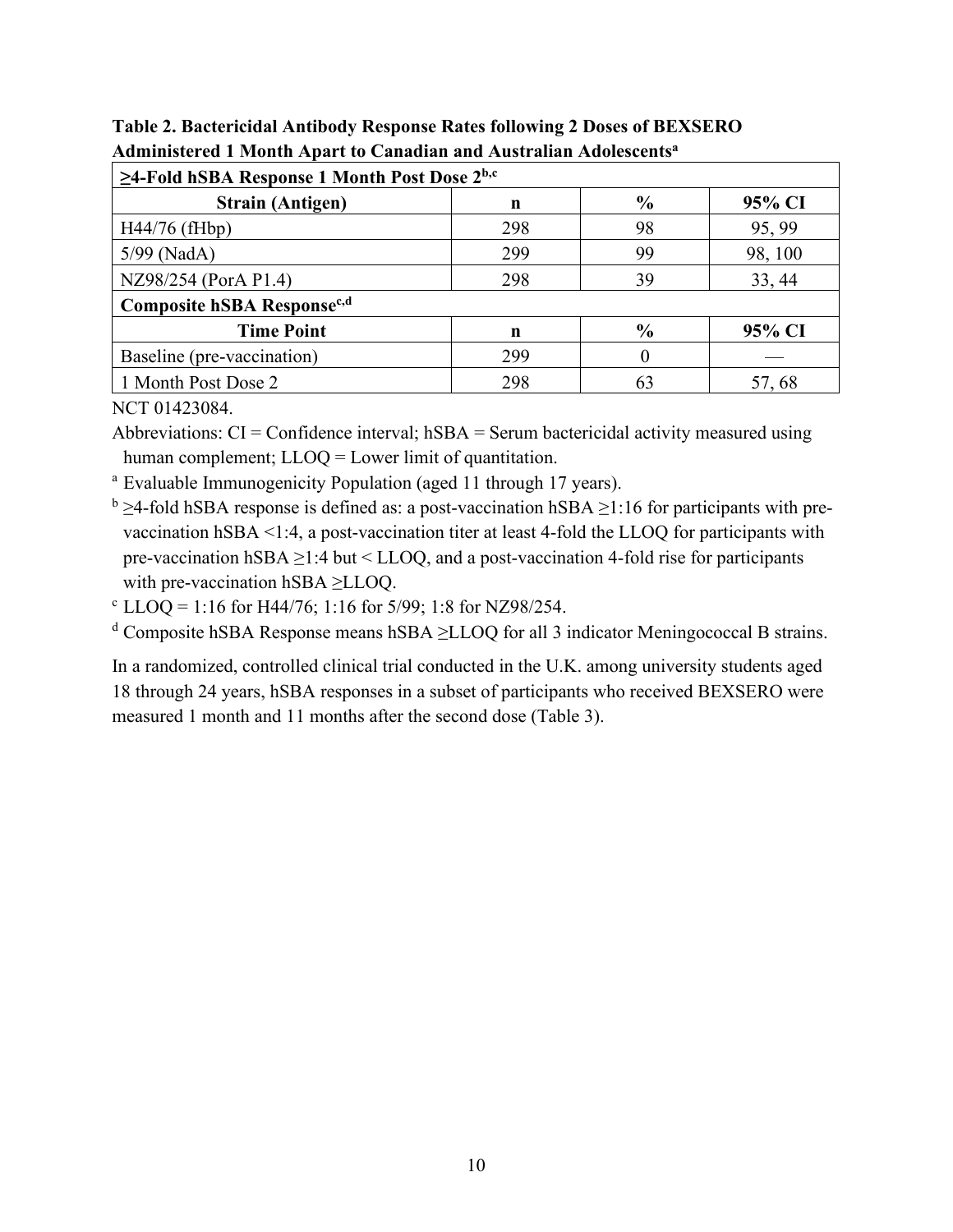| $\geq$ 4-Fold hSBA Response 1 Month Post Dose $2^{b,c}$ |     |               |        |  |  |
|---------------------------------------------------------|-----|---------------|--------|--|--|
| <b>Strain (Antigen)</b>                                 | n   | $\frac{6}{9}$ | 95% CI |  |  |
| $H44/76$ (fHbp)                                         | 148 | 78            | 71,85  |  |  |
| 5/99 (NadA)                                             | 148 | 94            | 89, 97 |  |  |
| NZ98/254 (PorA P1.4)                                    | 147 | 67            | 58,74  |  |  |
| Composite hSBA Response <sup>c,d</sup>                  |     |               |        |  |  |
| <b>Time Point</b>                                       | n   | $\frac{0}{0}$ | 95% CI |  |  |
| Baseline (pre-vaccination)                              | 186 | 24            | 18,30  |  |  |
| 1 Month Post Dose 2                                     | 147 | 88            | 82,93  |  |  |
| 11 Months Post Dose 2                                   | 136 | 66            | 58,72  |  |  |

**Table 3. Bactericidal Antibody Response Rates following 2 Doses of BEXSERO Administered 1 Month Apart to University Students in the U.K.a**

NCT 01214850.

Abbreviations:  $CI =$ Confidence interval;  $hSBA =$ Serum bactericidal activity measured using human complement; LLOQ = Lower limit of quantitation.

<sup>a</sup> Evaluable Immunogenicity Population (aged 18 through 24 years).

 $b \geq 4$ -fold hSBA response is defined as: a post-vaccination hSBA  $\geq 1:16$  for participants with prevaccination hSBA <1:4, a post-vaccination titer at least 4-fold the LLOQ for participants with pre-vaccination hSBA ≥1:4 but <LLOQ, and a post-vaccination 4-fold rise for participants with pre-vaccination hSBA ≥LLOQ.

 $c$  LLOQ = 1:16 for H44/76; 1:8 for 5/99; 1:16 for NZ98/254.

<sup>d</sup> Composite hSBA Response means hSBA  $\geq$ LLOQ for all 3 indicator Meningococcal B strains.

# <span id="page-10-0"></span>**15 REFERENCES**

- 1. NCT01272180 (V102\_03).
- 2. NCT00661713 (V72P10).
- 3. NCT01214850 (V72\_29).
- 4. NCT01423084 (V72\_41).
- 5. Wang X, et al. *Vaccine.* 2011; 29:4739-4744.
- 6. Hosking J, et al. *Clin Vaccine Immunol.* 2007;14:1393-1399.

# <span id="page-10-1"></span>**16 HOW SUPPLIED/STORAGE AND HANDLING**

# <span id="page-10-2"></span>**16.1 How Supplied**

BEXSERO is supplied as a 0.5-mL suspension in a glass prefilled syringe (packaged without needles). The tip caps of the prefilled syringes contain natural rubber latex; the plungers are not made with natural rubber latex.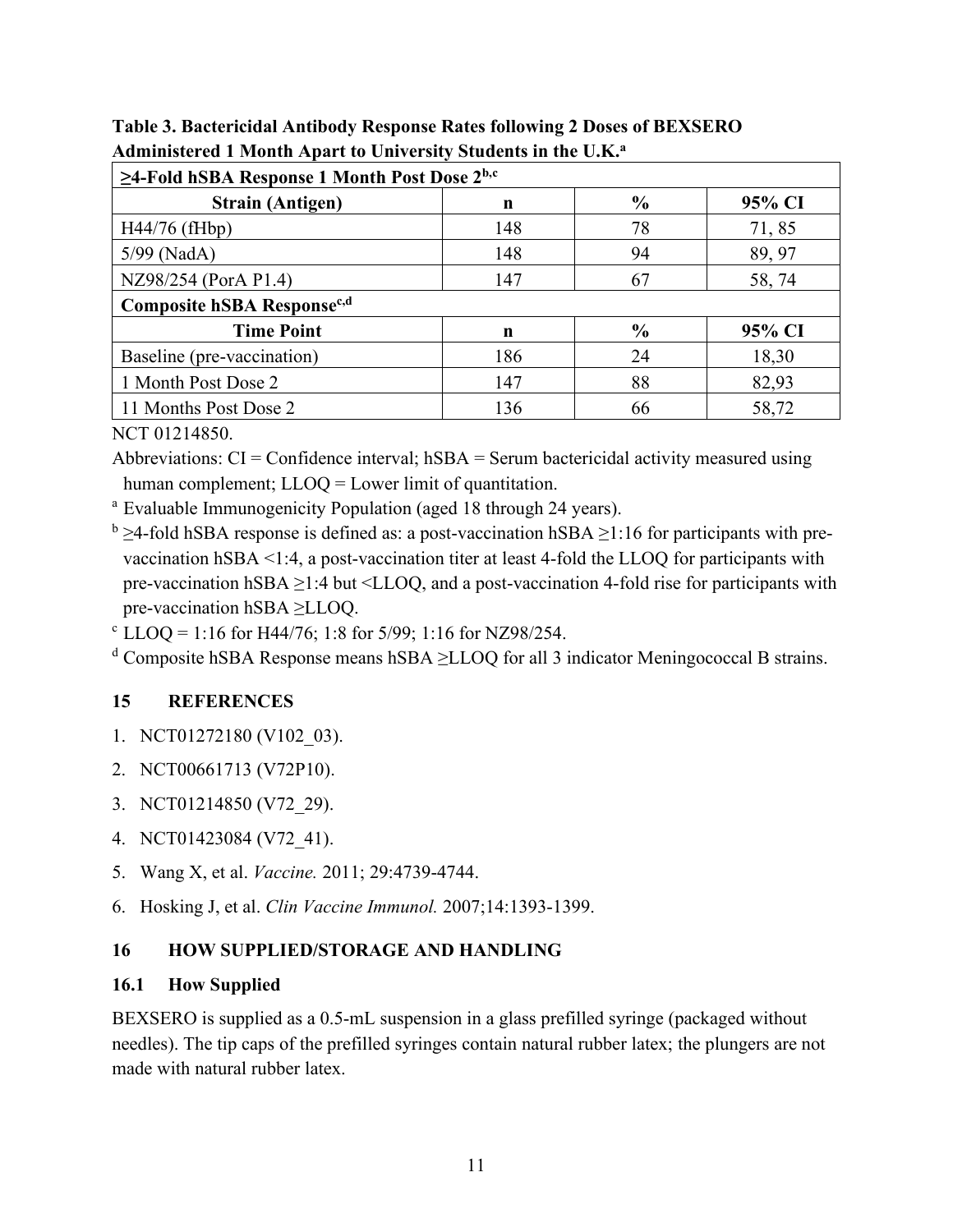| <b>Presentation</b>   | <b>Carton NDC Number</b> | <b>Components</b>                                        |
|-----------------------|--------------------------|----------------------------------------------------------|
| Pre-filled syringe    |                          |                                                          |
| Carton of 10 syringes | 58160-976-20             | 0.5-mL single-dose prefilled syringe<br>NDC 58160-976-02 |

## **Table 4. Product Presentation for BEXSERO**

# <span id="page-11-0"></span>**16.2 Storage and Handling**

Do not freeze. Discard if the vaccine has been frozen.

Store refrigerated, at 36°F to 46°F (2°C to 8°C).

Protect from light.

<span id="page-11-1"></span>Do not use after the expiration date.

# **17 PATIENT COUNSELING INFORMATION**

Give the patient, parent, or guardian the Vaccine Information Statements, which are required by the National Childhood Vaccine Injury Act of 1986 to be given prior to immunization. These materials are available free of charge at the Centers for Disease Control and Prevention (CDC) website ([www.cdc.gov/vaccines](https://www.cdc.gov/vaccines/index.html?CDC_AA_refVal=https%3A%2F%2Fwww.cdc.gov%2Fvaccines%2Fdefault.htm)).

Inform patients, parents, or guardians about:

- The importance of completing the immunization series.
- Reporting any adverse reactions to their healthcare provider.

BEXSERO and MENVEO are trademarks owned by or licensed to the GSK group of companies.

The other brand listed is a trademark owned by or licensed to its owner and is not owned by or licensed to the GSK group of companies. The maker of this brand is not affiliated with and does not endorse the GSK group of companies or its products.



Manufactured by **GSK Vaccines, Srl** Bellaria-Rosia 53018, Sovicille (SI), Italy U.S. License No. 1617